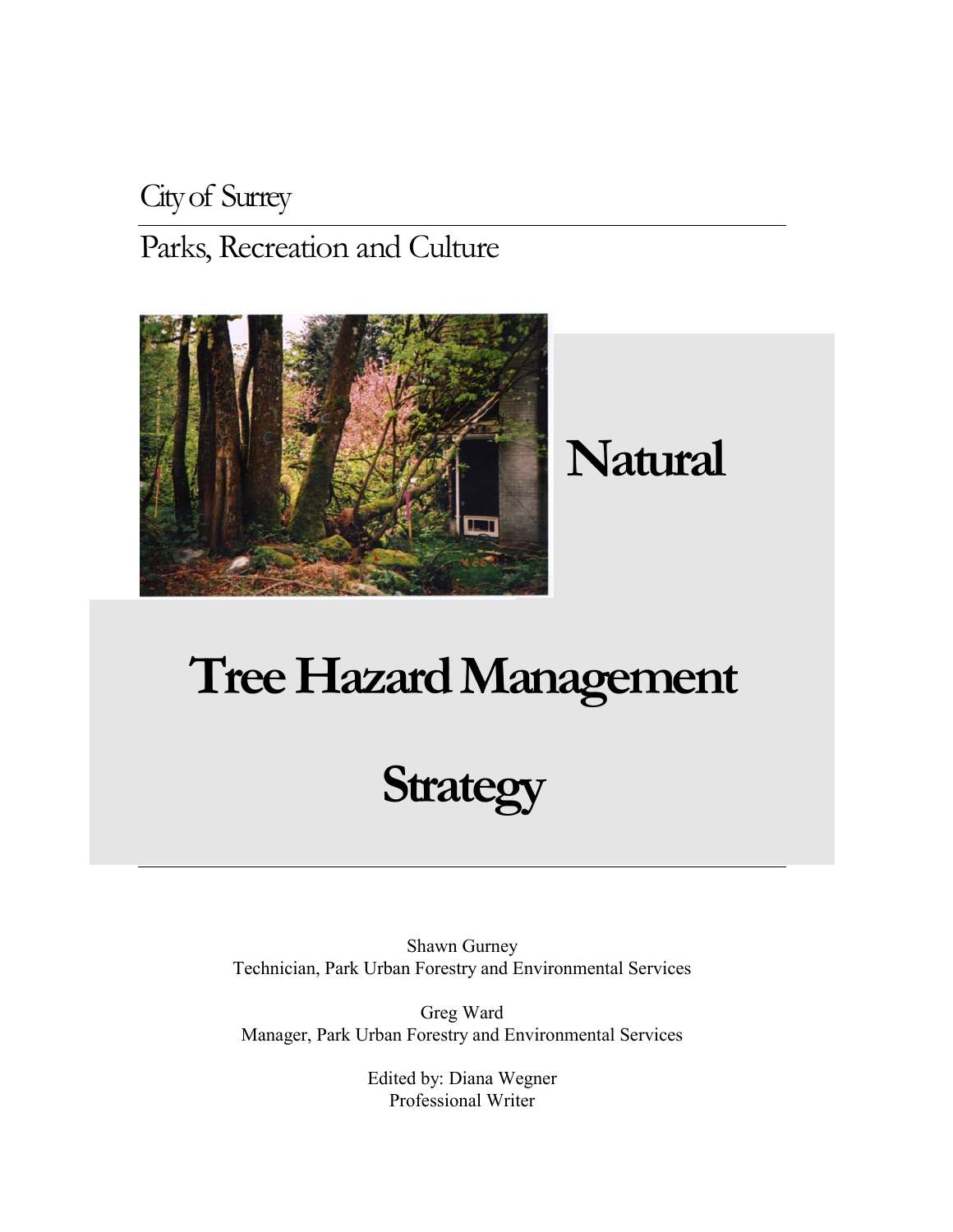## **Table of Contents**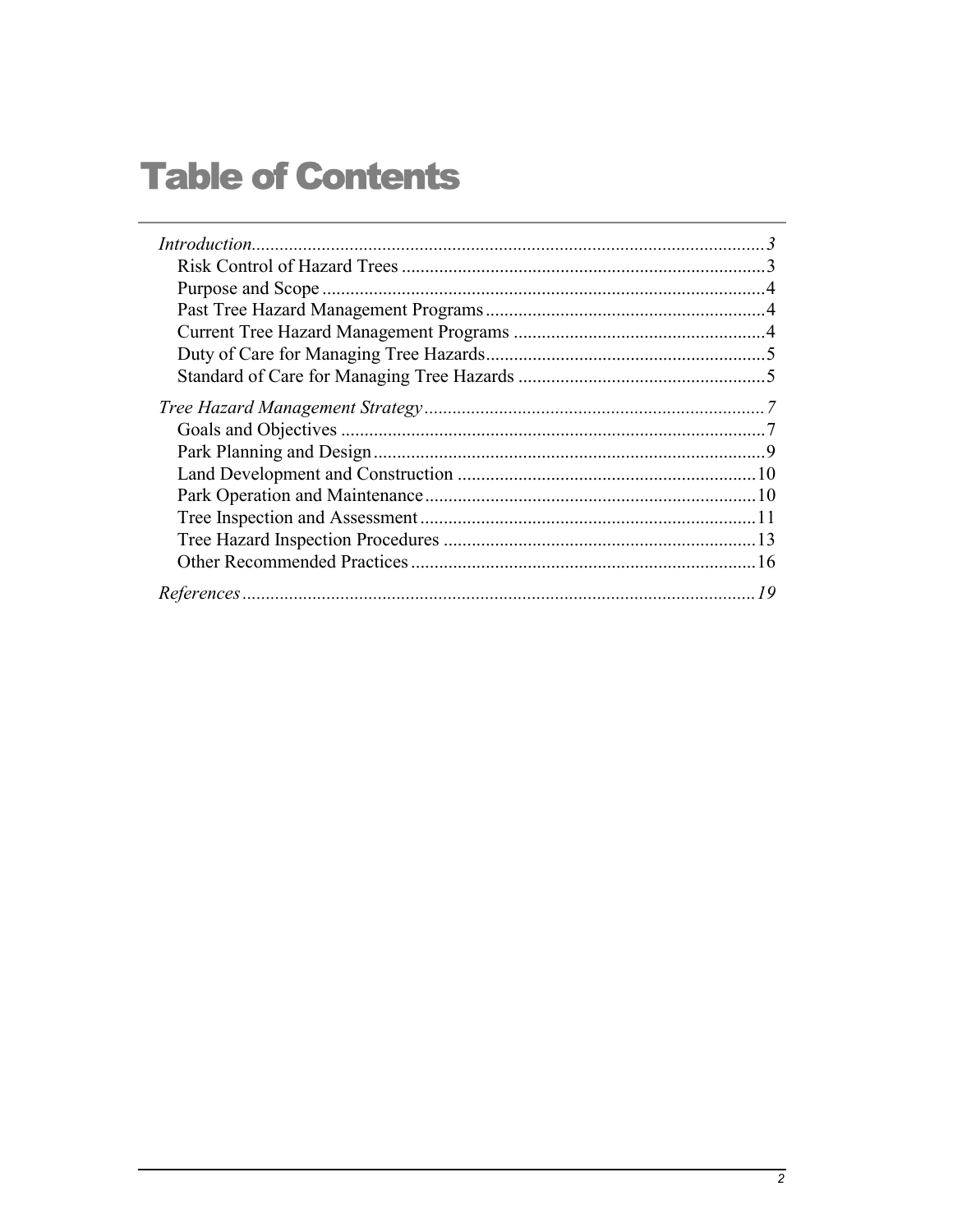## <span id="page-2-0"></span>Introduction

## **Risk Control of Hazard Trees**

An important aspect of a city's overall risk management program is the management of tree hazards. Trees by their very nature will decay, die and present potential danger to person and property. In densely populated urban areas the frequency and severity of City liability and financial losses can be significant when trees fail. In Surrey, natural areas are host to many recreational pursuits and are also bordered by busy roads—these factors can therefore result in conditions whereby trees fail, potentially causing property loss and physical injury to people. The Risk Management Division of the City reports that tree failures are the third highest cause of incidents and claims, after roads and drainage claims.

The City of Surrey has an unusually high percentage of forested natural areas, with well over 550 hectares of forested parkland and over 200 kilometers of trails and pathways. The forests are adjacent to private property, urban and rural roadways, and other similar 'targets' that could be damaged in the event of a tree failure.

The City is growing at a rapid rate—between 1989 and 1999 its population grew from approximately 220,000 to 325,000. A 1997 park survey found that 52% of the respondents cited trails in forests as their most used outdoor facility. The combination of the above factors creates an environment where the risk of damage from tree failure is a concern. Both the number of targets and risk of injury are fairly high in Surrey.

Other causative factors that have increased the risk of tree failure and potential for injury include changes to the water table which result in increased mortality of forest trees, construction damage to root zones during land development, and the clearing of land for development in and around forests which results in increased windthrow due to exposure to winds. The result is serious destabilization of some trees.

Tree failure incidents and claims have increased steadily in the last five years, from 31 reported in 1995, to 112 reported in 1999. This total includes only those reported to the Risk Management Division of the City and is not representative of the total tree failures throughout the City. The numbers are made available only to show the relative increase in five years, which is approximately 400%.

In July 1998 the Risk Management Division provided the Parks Division with an Executive Summary of a Risk Assessment Report, which reported on the expected frequency, and severity of the risks identified in the Division's area of responsibility. The consultant wrote "in the absence of funding for regular tree inspection programs, the potential risk of injury or property damage resulting from diseased/damaged trees is significant." The Risk Map provided by the consultant indicated that, of the key risks in the Parks Division area, the lack of a tree inspection program created the greatest liability exposure for the Division's operation.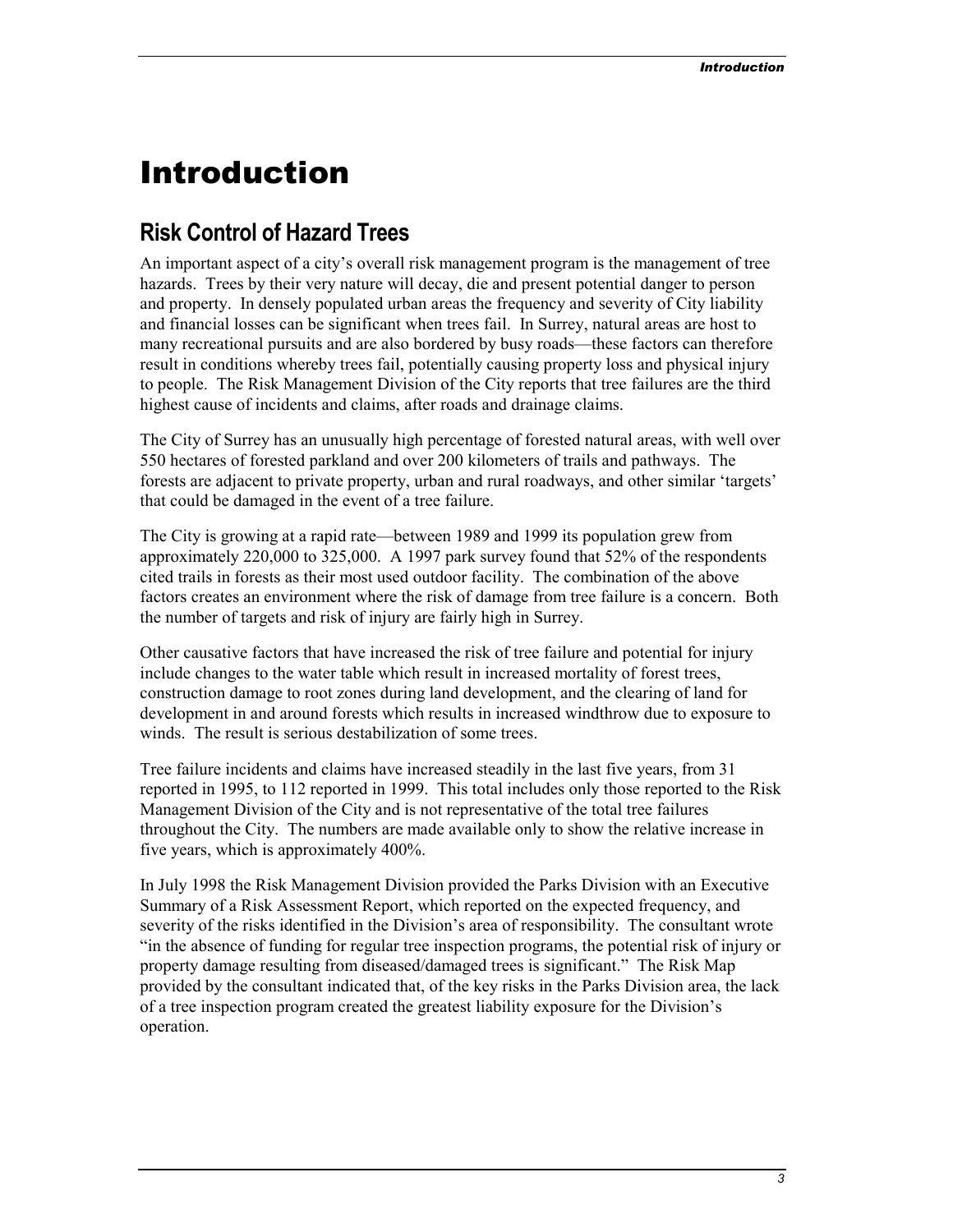## <span id="page-3-0"></span>**Purpose and Scope**

The purpose of this strategy is to provide direction and guidance for the management of tree hazards in natural area ecosystems within Surrey. The Parks, Recreation and Culture Commission and Department would be responsible for such management of the land under their auspices. The goal of this strategy is to develop and implement a comprehensive tree hazard management program that controls tree hazard risks and establishes a reasonable standard of care in managing tree hazard risks in natural areas.

A comprehensive Tree Hazard Management Strategy will provide the following benefits:

- -Risk management and reduced liability
- -Safe environments for park patrons
- -Protection of assets
- -Management of conflict
- -Improved customer service and public image
- -Reduced insurance costs
- -Enhanced forest ecology
- -Improved tree health

## **Past Tree Hazard Management Programs**

The Parks Division has been conducting a forest management program since approximately 1979. This program was implemented to focus on the removal and abatement of tree hazards in natural areas and Parks grounds maintenance staff conducted the work. Parks and forests would typically be inspected and assessed for tree hazards on a scheduled basis, and the work would be conducted during the fall and winter months following seasonal mowing programs and when staff were available.

Over the years, as tree hazards in the forests were progressively removed and abated, the forest management program focused on other issues such as reforestation and trail maintenance. Funding for forest management did not keep pace with growth and demand and the effect has been that inspection for tree hazards is conducted primarily on a requestbasis from residents or park users, rather than on a schedule.

## **Current Tree Hazard Management Programs**

Currently, the Parks Division has no comprehensive tree hazard management program in place, so that planned, scheduled inspections do not occur.

Inspections for tree hazards are conducted as a result of the following:

- **•** Resident requests or notification to inspect a tree
- Incidental observation by staff when conducting trail maintenance, mowing activities, etc.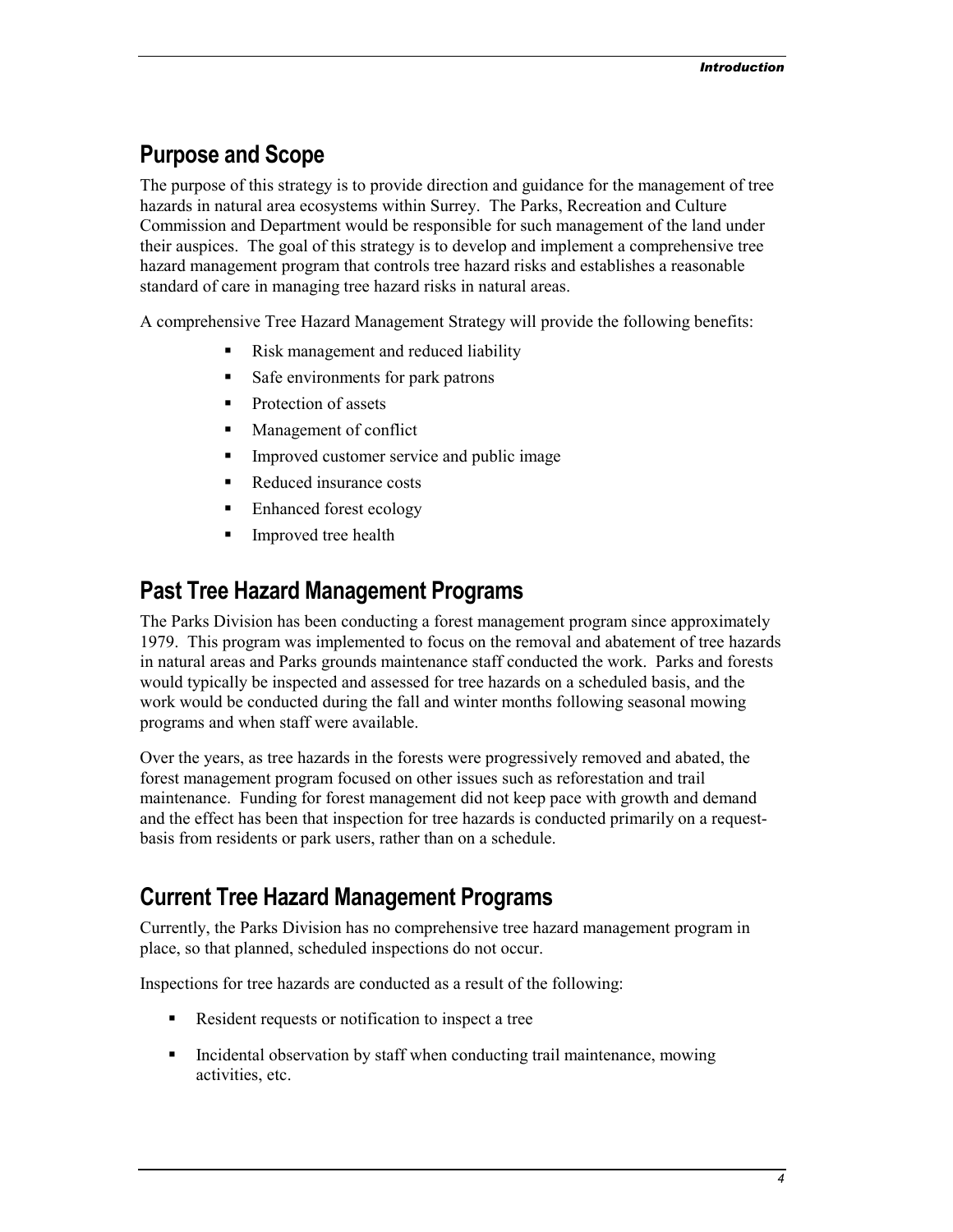- <span id="page-4-0"></span>- Occasional inspections when new parkland is purchased either for park development or greenbelt forest
- Following significant storms, inspection for "hot spots" where previous tree failures have occurred
- Follow-up inspections for specific trees, or in specific areas where deemed necessary

## **Duty of Care for Managing Tree Hazards**

Generally, cities will honour the duty of care that requires them to implement a comprehensive tree hazard management program.

The Occupier's Liability Act imposes a common affirmative duty on occupiers of land and premises to take reasonable care that people and their property will be reasonably safe. An occupier is defined as a person who has physical possession of premises. The goal of the Act is to promote, and indeed require where circumstances warrant, positive action on the part of occupiers to make their premises reasonably safe.

As the City of Surrey has been rapidly urbanizing, it has become the occupier and manager of considerable amounts of public forest land that have many recreational uses. Because the City invites public access and recreation in its natural areas, it has a duty to provide for reasonably safe use of the natural areas. That duty includes managing the risks associated with tree hazards.

## **Standard of Care for Managing Tree Hazards**

The standard of care stipulates those actions required to fulfill the duty of care of a landowner. A number of factors are considered:

- - Industry standards—based on studies of standards for tree hazard management in cities of similar size and type.
- Available resources—finances, staff and equipment
- Professional opinion, recommended standards, and court rulings
- Types of vegetation to be managed

Should a tree fail and cause property loss or physical injury, failure to comply with a reasonable standard of care may result in negligence and liability on the part of the City.

#### **1. Industry Standards**

Interviews with local municipalities and other cities indicate that the standard of care is highly variable in the region. Some of the more developed communities such as Vancouver and Burnaby, have implemented some form of scheduled hazard tree inspections. Most communities report they will conduct hazard tree abatement work if a hazard tree is noted by staff, or if a request for tree hazard assessment is received from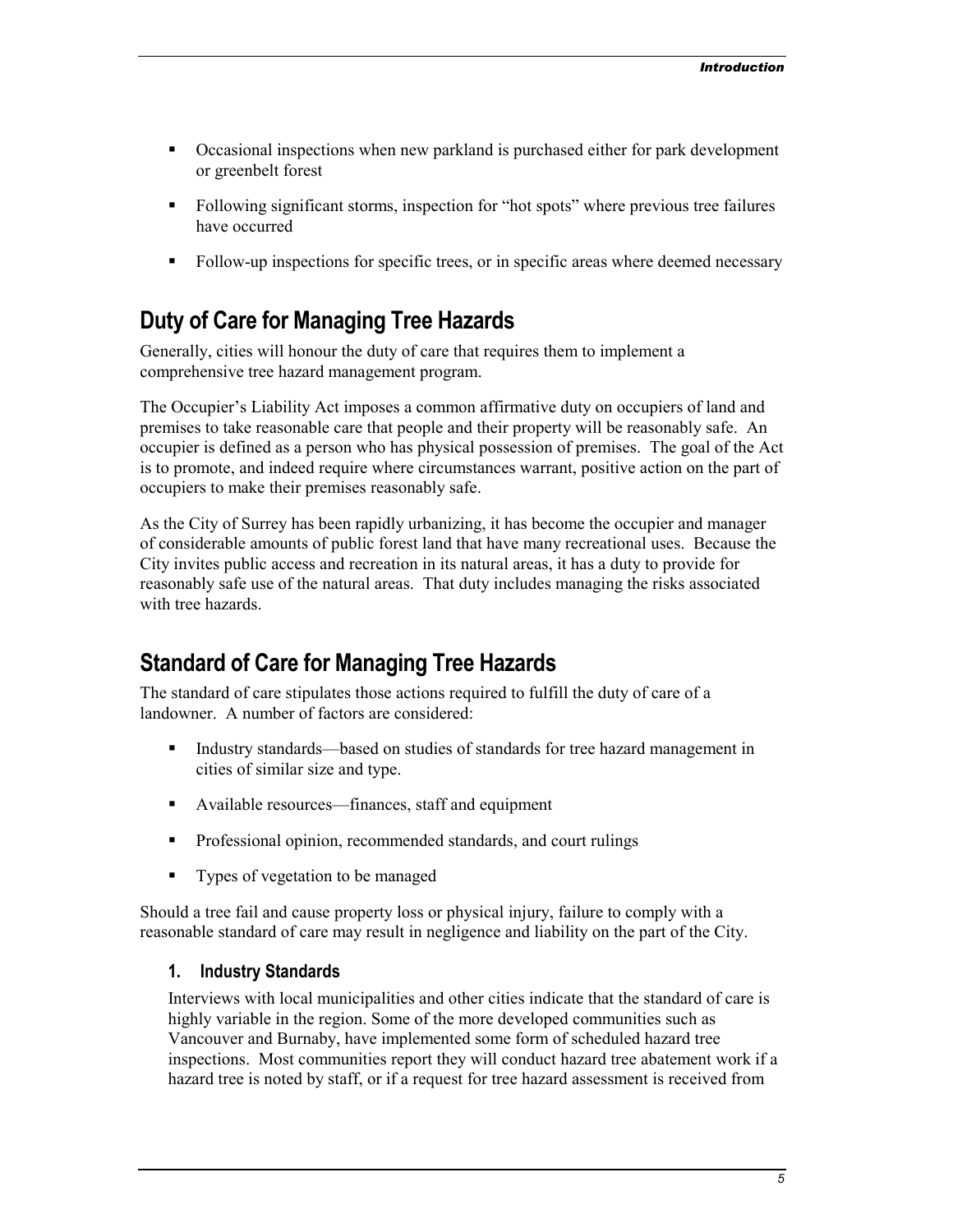the public. They also report they are planning to develop a more comprehensive approach to tree hazard management.

#### **2. Available Resources**

- Finances—The Parks Division currently allocates approximately \$800,000 of operating funds to natural area maintenance management programs. Another \$250,000 of capital funds is also allocated to the development of natural areas that include initial hazard tree abatement work.
- - Staff—Within the staff compliment of the Parks Division there are highly trained certified arborists and urban forest technicians capable of conducting tree hazard evaluations.
- Equipment—Although the necessary equipment is not on hand for City staff to conduct all of the various types of hazard tree abatement work, the private sector contractors do possess the necessary equipment.

Within the scope of the available funding and other resources such as equipment and staff expertise, many of the activities associated with a tree hazard management program could be undertaken.

## **3. Professional Opinion, Recommended Standards, and Court Rulings**

A review of literature on the issue of 'standard of care' for managing tree hazards clearly indicates that a tree hazard management program is an integral part of a comprehensive natural area management program, particularly in the case of urban areas.

"Case law and common law have delineated a difference between duty principles in rural versus urban settings. Traditionally in rural settings, an owner/manager had a duty to correct or remove known hazards. Duty principles continue to evolve but generally suggest a greater level of duty in urban/suburban areas. In urban areas duty has included removal of known hazards and, in addition, inspection for hazards. Inspection for hazards is a burden that must be met to prevent a failure in duty and charges of negligence. (Dr. Kim Coder, *Tree Risk Management and Hazard Assessment: A General Overview,* 1966, pp 4)

#### **4. Vegetation**

The natural area trees and forests managed by the City are in a variety of locations, sizes and condition. Many of the forests are comprised of even age, single species that are near or at maturity, or even in decline. Many of the forests are comprised of trees that are large in size, second growth with poor live crown ratios, sometimes over 100 feet in height, and located in narrow greenbelt corridors. Therefore, the forests in City parks, in many cases, pose potential hazards by the nature of their location, size and condition.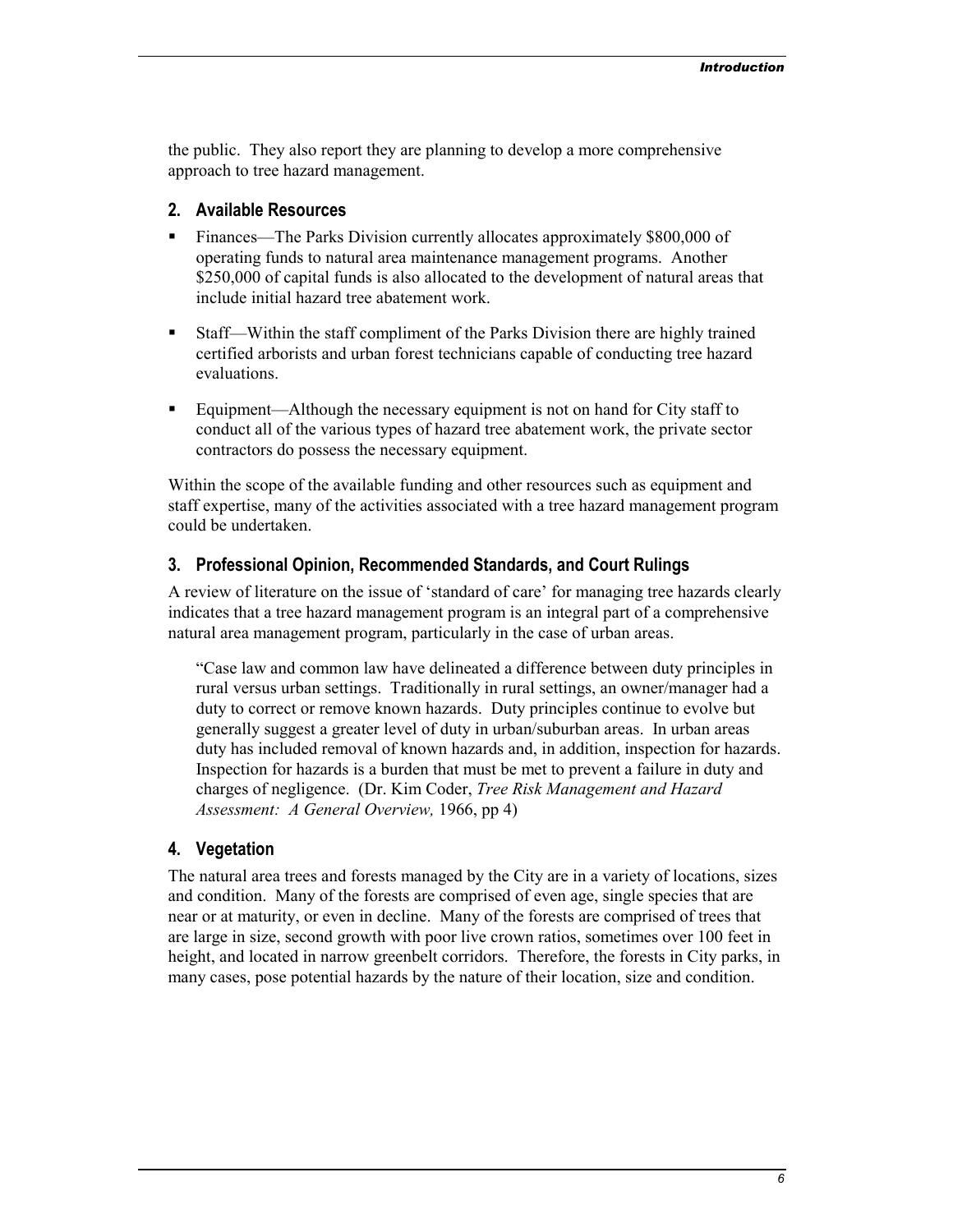## <span id="page-6-0"></span>Tree Hazard Management Strategy

A tree hazard management strategy controls risk associated with tree failure by implementing standards, procedures and practices that prevent, eliminate, avoid, reduce, and transfer the risk:

- Prevent  $\sim$  through careful park design
- $\blacksquare$  Eliminate ~ through removal of hazard trees
- $\blacksquare$  Avoid ~ through policies on level of service
- $\blacksquare$  Reduce ~ through tree hazard inspections
- -Transfer  $\sim$  through installation of appropriate signage

The following measures are recommended as standards, procedures and practices that form a tree hazard management strategy and program for natural areas.

## **Goals and Objectives**

**1. Implement a comprehensive tree hazard management program that will provide benefits to the City, and the natural areas and park patrons who use natural areas.** 

The implementation of a tree hazard management program serves to meet a duty of care to provide reasonable safety for those who use natural areas, or those who may have property adjacent to the natural area. The purpose is to manage City risk and liability exposure, and maximize public safety. The program also considers the need to provide wildlife trees, coarse woody debris, and protection of existing habitat and other vegetation in the natural area.

**2. Reduce risk of tree hazards by implementing preventative measures, in park planning, development, construction, operation and maintenance processes.** 

A wide range of preventative measures can be implemented:

- - Reduce the windthrow potential of the forest stand by increasing the interior area of a forest in relation to the total length of the forest edge, effectively providing for forest stand widths and sizes that reduce windthrow.
- - Implement clearing guidelines and specifications that prevent unnecessary damage to trees during development of natural area parkland or private land adjacent to forested parks.
- **EXECUTE:** Assess and abate of tree hazards during development or acquisition of natural area parkland prior to receiving the land for operations management.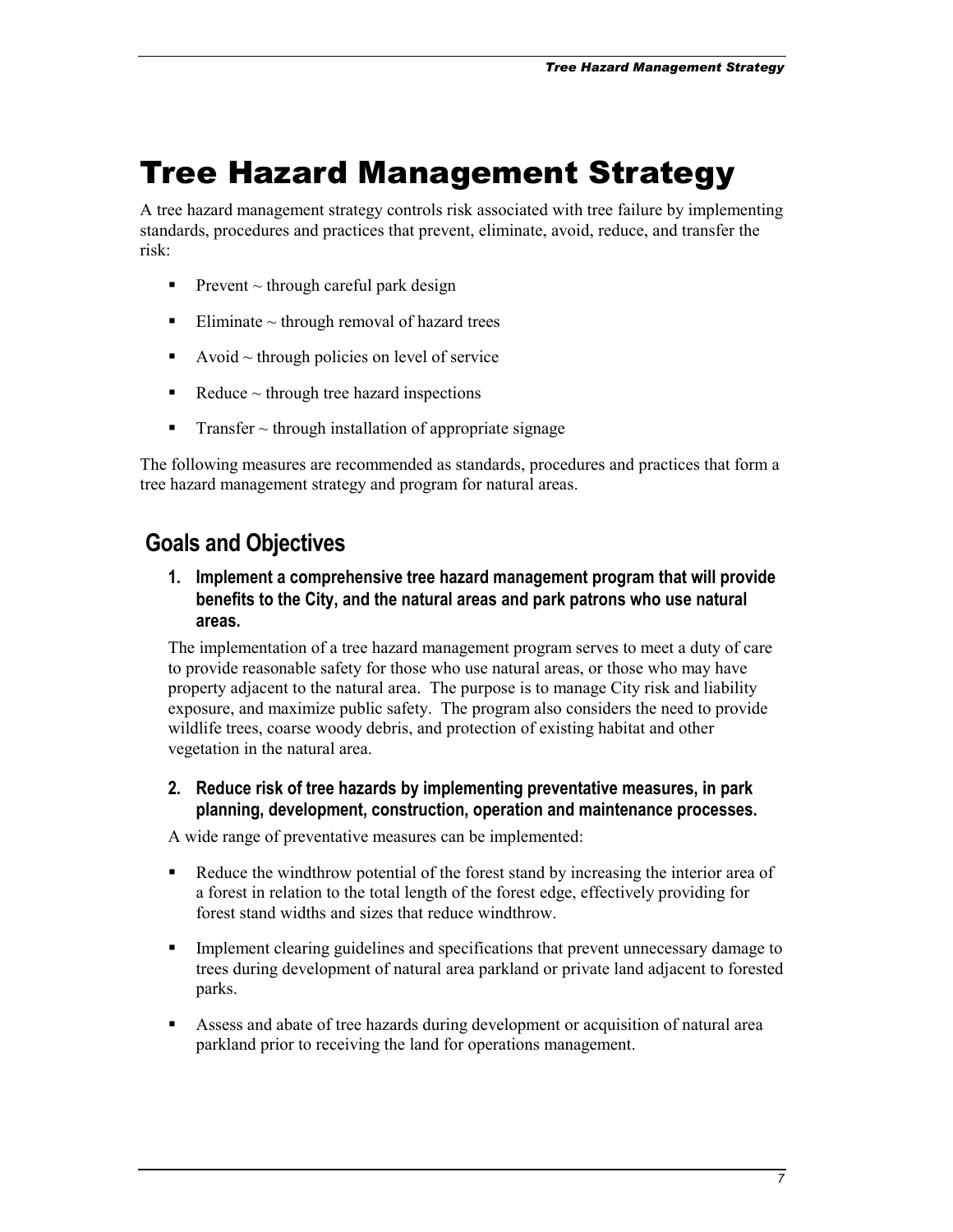- Adopt practices that prevent damage to trees, particularly tree root zones and trunks, during construction and installation of park recreation amenities and structures.
- -Develop comprehensive site drainage to ensure appropriate forest hydrology.
- **Eliminate park operation and maintenance practices that cause unnecessary damage** to tree roots and trunks, and adopt more constructive practices.

### **3. Create awareness of tree hazards and inform park users that there are inherent risks in using urban forests.**

Comprehensive risk management programs would include creating awareness and providing direct information to park users as to the potential hazards and dangers associated with particular activities or uses of certain facilities. This information will help users make decisions about the degree of responsibility they are willing to assume for risks involved in certain "dangerous" activities in natural areas. Appropriate park signage, information brochures, and newspaper notices should be utilized as vehicles for providing this information.

## **4. Schedule inspection of natural areas to assess for trees hazards.**

Comprehensive scheduling of inspections for tree hazards is needed because particular types of vegetation are vulnerable to becoming hazardous by their nature (condition, location, and forest/species type). Achieving the goal of a full schedule will depend on funding and target prioritization.

## **5. Respond to internal and external demand requests for tree inspections in a timely manner.**

In addition to scheduled inspections for tree hazards, timely response to demands/requests from internal or external sources is also necessary to meet 'a duty of care'. Reducing delay will reduce risk and danger.

## **6. Stipulate consistent inspection guidelines and tree assessment procedures to guide qualified staff or consultants in conducting tree hazard inspections and assessment work.**

Tree assessment procedures should be developed according to recommended current industry techniques and standards, and will utilize an objective hazard methodology.

## **7. Prevent unnecessary damage to the ecology of the natural area, including all significant vegetation or habitat, when carrying out hazard tree abatement work.**

Pruning, cabling, removing or other hazard tree abatement must be done according to recommended industry standards and sound arboricultural practices. Potential benefits to local flora and fauna must be maximized, and negative disturbances minimized. This entails, wherever possible, the creation and retention of wildlife trees and coarse woody debris, the consideration of the time of year (seasonal nesting and rearing of the young), and the obvious presence of wildlife.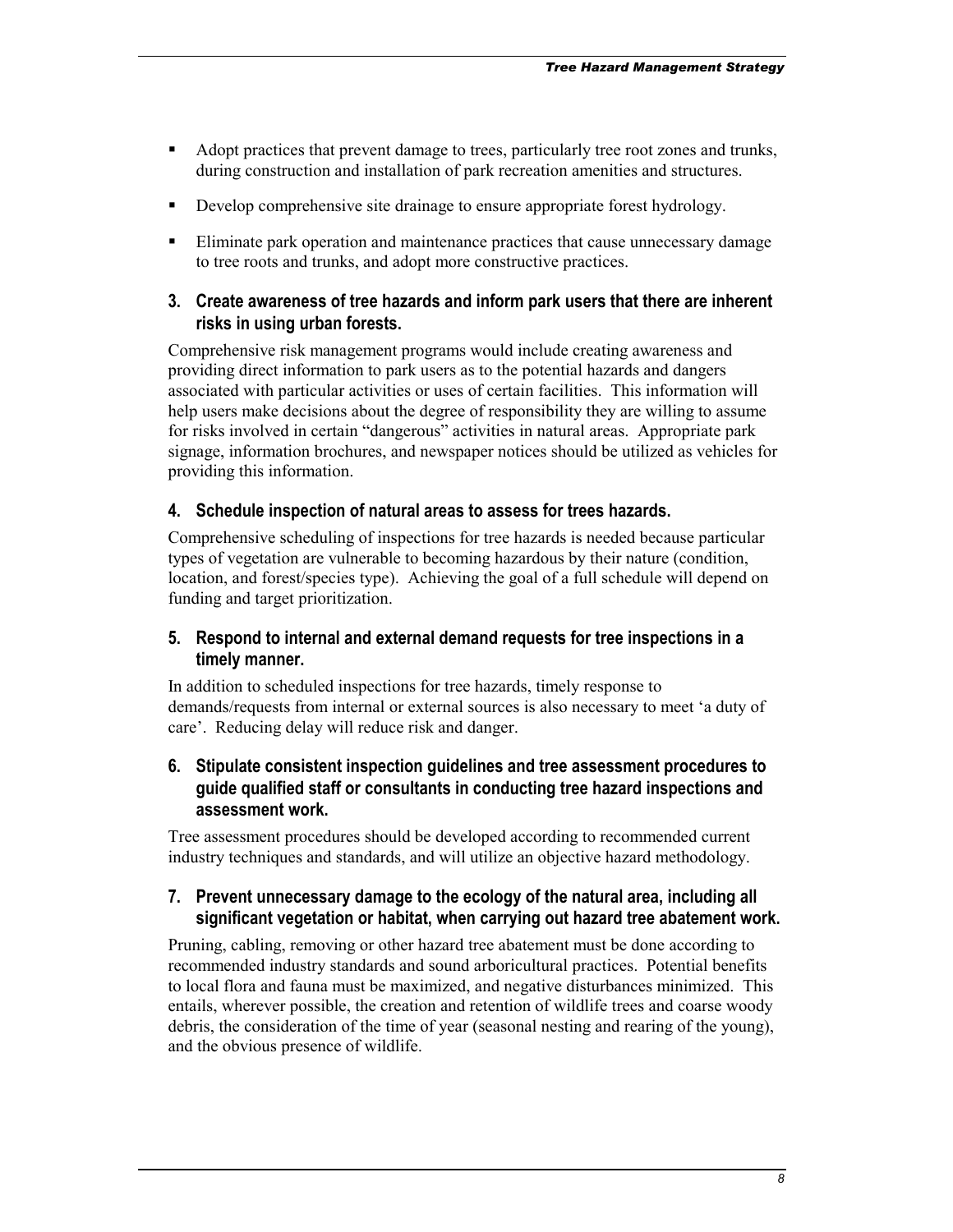<span id="page-8-0"></span>**8. Create a reliable natural area inventory database and work history recording system.** 

An inventory database needs to be created for natural areas that include descriptors for targets, forest stand and other necessary tree management information. Tree hazard inspections and abatement work needs to be recorded for future reference, modeling, and scheduling.

## **Park Planning and Design**

**Windthrow**—Because single, even-aged tree species typify much of the forested lands within the City, narrow forests and treed greenbelts often create significant tree windthrow, impacting private property and roads. This is often the case where poorly planned forested parks are adjacent to residential properties. In the past, the City has sometimes needed to remove complete forest stands at considerable expense. It is therefore recommended that:

> Planning for provision of forests needs to fully consider the character and type of forest stand and its windthrow potential. This planning includes providing for appropriate forest stand widths and sizes and requiring developers to reduce windthrow through tree pruning or removal prior to the City receiving the land for management.

**Tree failure and invasive roots**—Planning should consider the potential risks associated with trees, such as whole or part tree failure and trip hazards associated with surface root zones. Two examples of this are firstly, that in some City parks there are many paved paths near trees with aggressive root systems, this often results in pavement lifts and trip hazards. Secondly, playgrounds have been sited directly beneath tree species known for unpredictable branch drop, posing hazards for children. It is therefore recommended that:

> Planning and siting of recreation facilities, park amenities and park structures must consider the inherent risks associated with adjacent trees, this includes whole and part tree failure and invasive roots.

**Drainage**—Effective forest hydrology—the natural flow patterns and amounts of water available in a forest—is critical to the health of an urban forest. However, it can become seriously compromised by development in a number of ways: when development adjacent to park forests deprives the forest of needed water, or when excess water is deposited into the forest from the adjacent development site, or when development within park sites is undertaken without properly engineered drainage. These practices result in tree mortality from drought, stress, or saturated root zones. Therefore it is recommended that:

> Planning for park and open space development must provide comprehensive drainage to ensure the forest hydrology is maintained at appropriate, natural levels to avoid tree mortality.

**Expertise**—Stakeholder and expert opinion should be solicited and included in planning processes. With the recent creation of the Urban Forestry and Environmental Services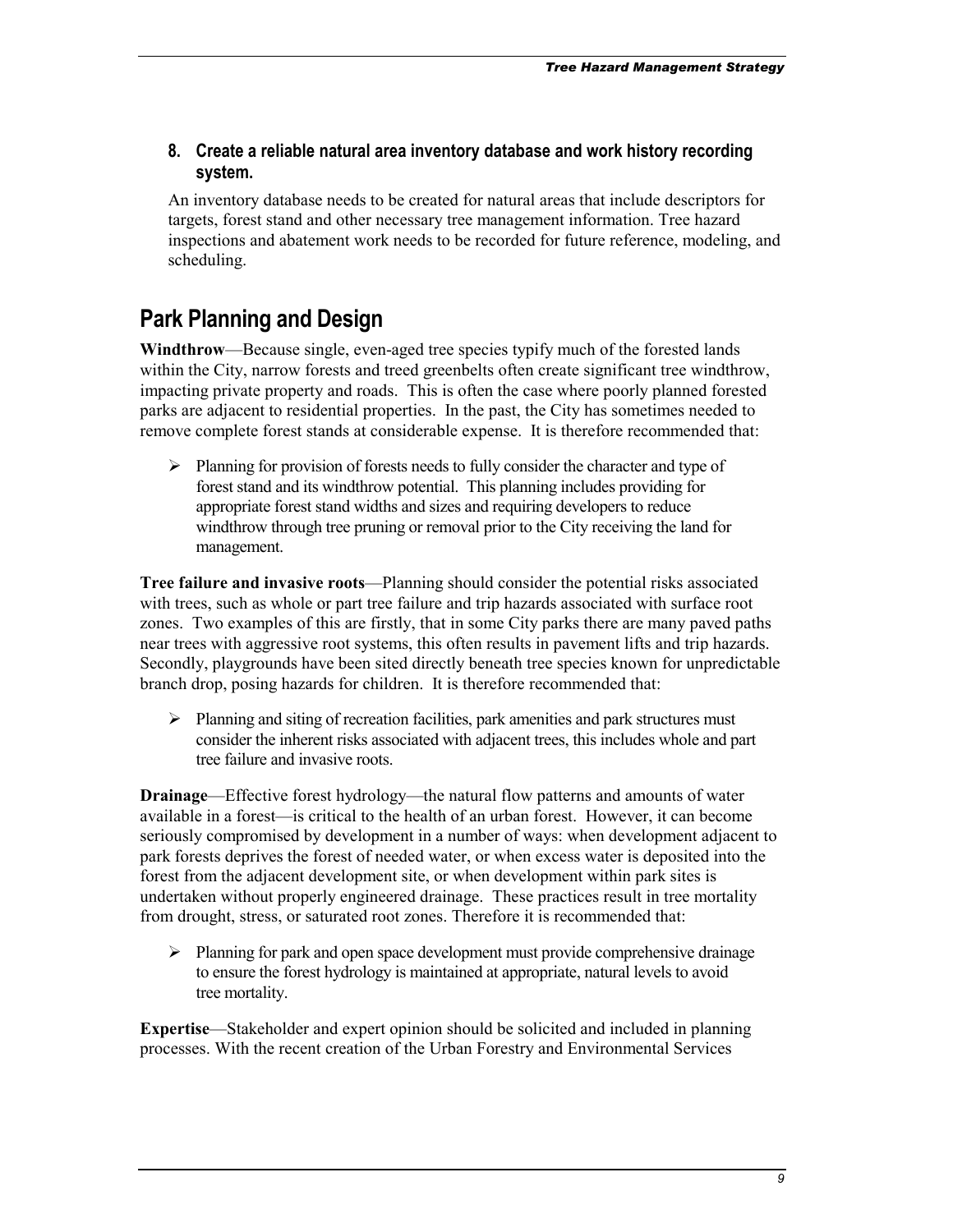<span id="page-9-0"></span>Section, there is a good opportunity to include Park's Division input during the planning and design stages of development. Therefore it is recommended that:

> Planning and design processes that affect natural areas will solicit the concerns and expertise of the Urban Forestry and Environmental Services Section of the Parks Division and other stakeholders when necessary.

## **Land Development and Construction**

During land development, the Parks Division does not provide a set of comprehensive tree protection guidelines for land developers, land clearing companies or construction companies. Nor does it consistently monitor development activities when work is being conducted in and around park trees or forests. Tree trunks and roots of park trees are often significantly damaged by machinery, and the excess construction side castings, spoil and unwanted building materials are often left on-site. The result is compacted root zones, altered hydrology in the forest and premature tree death. By-law enforcement and litigation have not proven to be an effective method for eliminating these practices. Therefore it is recommended that:

- > The Development and Construction Services Section of the Parks Division should create comprehensive "Tree Protection and Preservation Guidelines and Standards" to be used when development and construction occurs in the vicinity of park trees.
- > Appropriate professionals should strictly monitor and enforce the guidelines to ensure compliance.

## **Park Operation and Maintenance**

Natural area operating practices can contribute to reducing tree hazards. For example, closing forests or trails during particular climatic conditions when tree loss can be expected is an option that has yet to be explored.

**Park Maintenance Practices**—Inappropriate maintenance practices have contributed to the creation of tree hazards, some of these practices are as follows:

- Damage to tree roots and trunks during mowing of forest trails, edges and verges.
- Foreign materials from park renovation activities are sometimes deposited on tree root zones in forests as a mistakenly accepted and inconsequential practice.
- Topping, improper branch, sucker and root pruning. Although topping has now been discontinued as an abatement practice, the best arboricultural methods and techniques are still not used consistently. This is due, in part, to the insufficient number of qualified staff available for hazard assessment and abatement work.

It is therefore recommended that: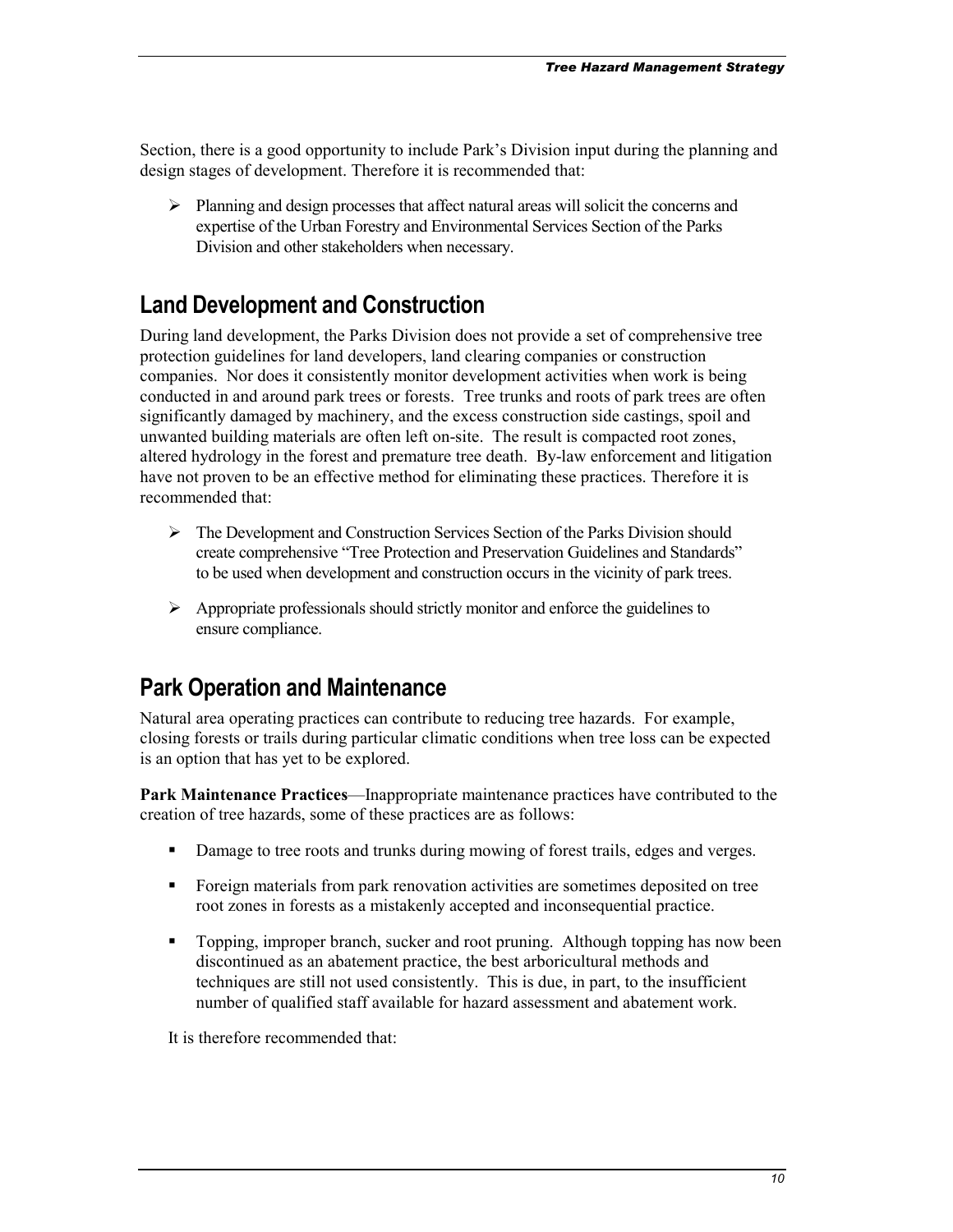<span id="page-10-0"></span>> All park operation and maintenance practices be designed and implemented to prevent unnecessary damage to trees.

**Informing the Public**—Effective tree hazard management will reduce but not entirely eliminate the inherent dangers in natural areas. In addition to these measures, users and adjacent land owners need to be informed of any risks or dangers so that they can make informed decisions about entering and using the natural area. Therefore it is recommended that:

-park users and adjacent landowners need to be informed of the inherent dangers within the natural area. Information should be provided on park signage and through a wide range of media information sources such as general distribution brochures and newspaper advertisements.

## **Tree Inspection and Assessment**

Sound and clear guidelines are necessary for inspection and assessment of tree hazards, especially given the inevitable difficulties involved in making judgments about potential tree hazard:

"Identifying and managing the risks associated with trees is a subjective process. Since the nature of tree failures remain largely unknown, our ability to predict which trees will fail and in what fashion is limited. As currently practiced, tree evaluation involves examining a tree for structural defects, associating those defects with a known pattern of failure and rating the degree of risk." (N. P. Matheny and J.R. Clark, *Evaluation of Hazard Trees in Urban Areas*, 1994. pp 2).

The following definitions apply to inspection and assessment guidelines:

- 1. A **hazard tree** is a tree which is likely to fail due to major structural weaknesses, adverse site conditions or other external factors, under average conditions, and has the potential to strike a target.
- 2. A **wildlife tree** is a tree which possesses high habitat values for wildlife due to its physical attributes, location and relative uniqueness. High value wildlife trees will have some of the following characteristics:

| Native species            | Greater than 20m tall |
|---------------------------|-----------------------|
| Large diameter            | Loose bark            |
| Cavities or decay pockets | Many large branches   |

- 3. A **target** is a person, property or other asset that has the potential to be struck and injured or damaged by a falling tree or part thereof.
- 4. A **tree hazard inspection** is conducted on a regular, scheduled basis to identify trees that require individual tree hazard assessment in park areas and forest/treed sites.
- 5. A **tree hazard assessment** is conducted to evaluate and rate the extent and degree of defects in a tree and the risk that it may pose to a potential target.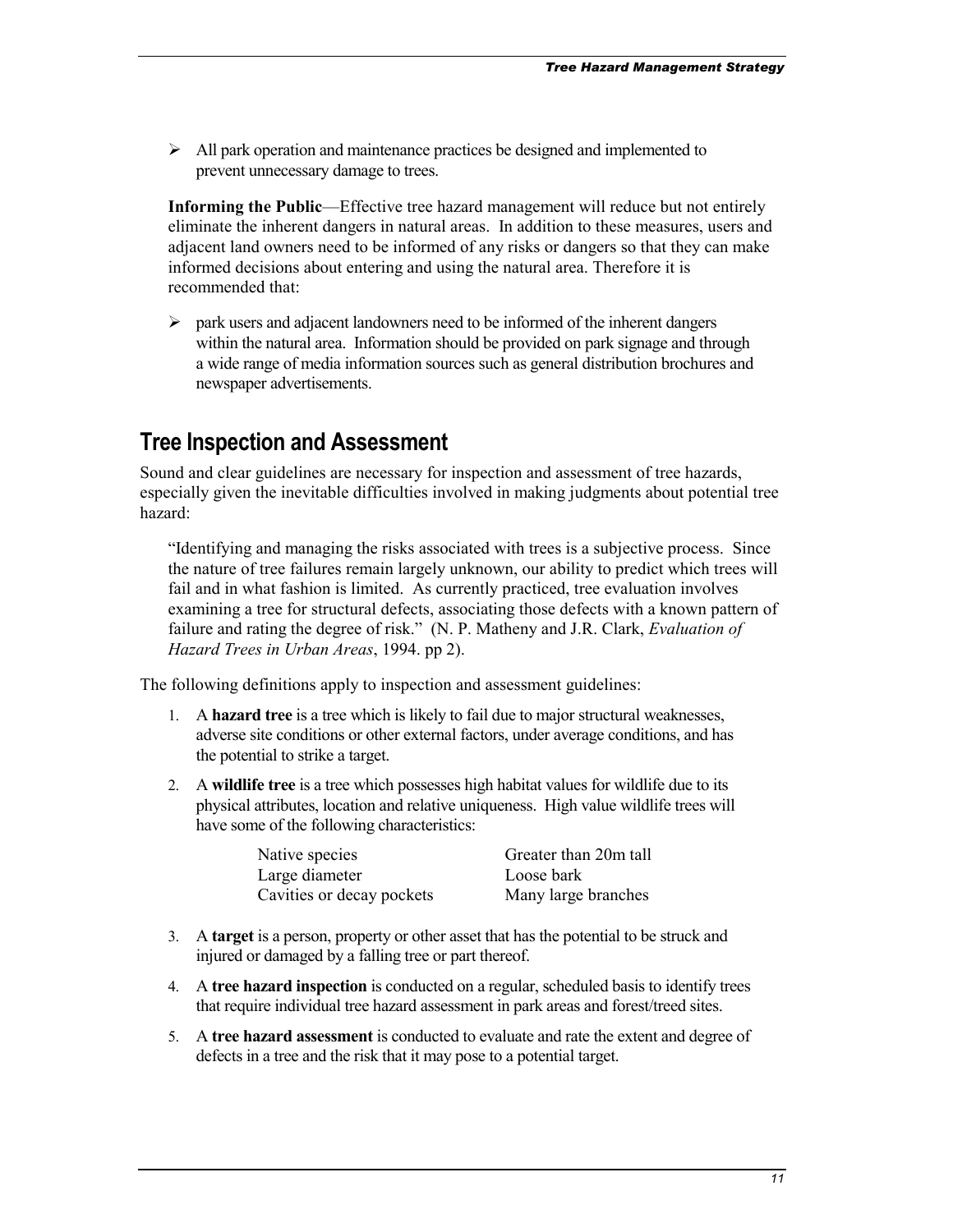6. A **tree hazard rating system** is used to rate the degree of tree hazard. It is based on the risk factor of the tree, the failure probability of the tree, size of part that could potentially fail and the value of the potential target. A numerical value is often rendered that assists in decisions to undertake tree hazard abatement work.

### **Tree Hazard Inspection and Abatement Work**

- 1. Inspections and abatement work should be conducted:
	- -In a timely manner, on a priority basis, and in order from high to low risk.
	- - According to industry standards with recommendations that consider the need to retain and preserve trees, provide for wildlife habitats, and provide for safety of life and property.
- 2. Tree Hazard abatement work should consider the option of "wildlifing" the tree or leaving coarse woody debris whenever possible.
- 3. Inspections and assessments for hazards:
	- will utilize a variety of procedures including site assessment; visual tree assessment; detailed, written tree assessments.
	- will detail tree assessments for scheduled and demand inspections.
	- will consider the option to monitor a tree's condition through future scheduled inspections.
	- will be documented and filed for future reference in all cases.
- 4. A numerical rating system will be used to determine the hazard rating of trees according to the following criteria:
	- $\blacksquare$  . structural integrity of the tree.
	- failure potential of the tree or its parts.
	- potential target should the tree or parts of the tree fail.
	- endemic climatic conditions for the site.
- 5. Qualified persons will assess tree hazards and conduct abatement work..

## **Qualifications for Tree Hazard Inspectors and Assessors**

Tree hazard inspectors and assessors should be familiar with the City's overall tree hazard management program, the natural area management issues, and the City policies and procedures as they relate to tree hazard management. Their professional qualifications should include a combination of the following:

- A demonstrated ability to undertake inspections and assessments of trees for hazards.
- Graduation from an accredited forestry or arboricultural program.
- Arborist certification from an approved and accredited organization such as the International Society of Arboriculture.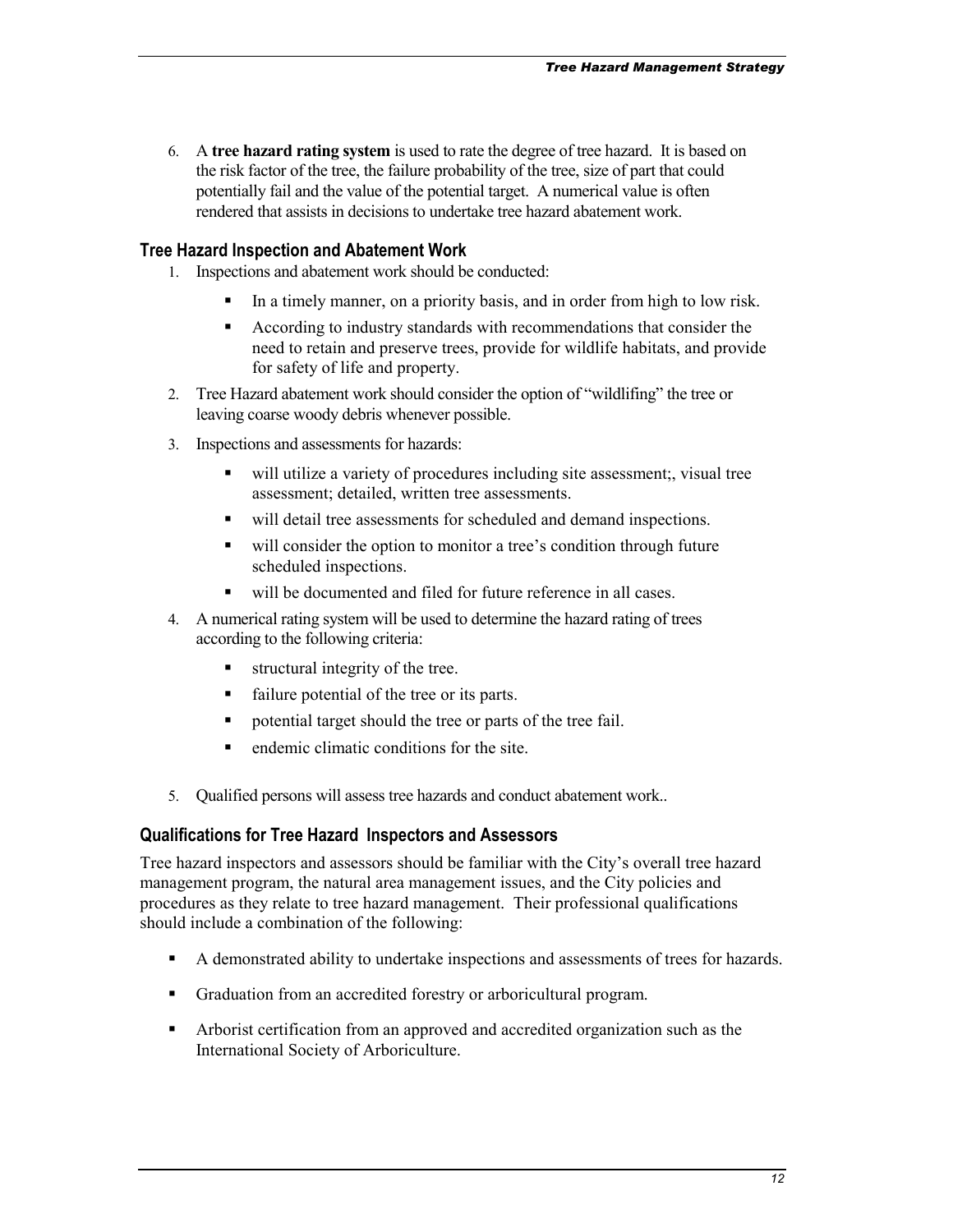- <span id="page-12-0"></span>- Successful completion of the "Wildlife / Hazard Tree Evaluators Course for Parks and Recreation Sites".
- Training specific to hazard tree evaluation and assessment.
- - Familiarity with industry standards and procedures in hazard tree inspections and assessment.
- -Basic training in the ecology of coastal forest ecosystems.

## **Tree Hazard Inspection Procedures**

### **Assessment Methods**

**Site Assessment**—A site assessment is appropriate for determining overall tree and forest health, and involves visually scanning for obvious and general conditions that indicate tree or forest health problems. The site assessment is a visual scan of the area to determine if there is a need to schedule further visual or detailed tree assessments (described below). Site assessments could address the following:

- **-** General site conditions
- Overall tree canopy health
- Overall forest composition and health

**Visual Tree Assessment**—A visual tree assessment is appropriate when assessing for obvious tree defects, emerging problems, site conditions and other visually apparent factors that could contribute to tree failure. Trees should be circumnavigated to assess for defects, and then hazard management strategies or further assessment could be recommended (see below).

Possible defects and site conditions are as follows:

- splits or cracks in the trunk or branches  $\blacksquare$
- necrotic or chlorotic appearance  $\blacksquare$
- unnatural lean  $(>10\%)$
- visible decay pocket  $\blacksquare$
- fungal fruiting bodies  $\blacksquare$
- seeping sap (resinosus) or bark stains  $\blacksquare$
- insect frass or bore holes
- canker faces
- scars or sunscald
- $\blacksquare$  thick, sloughing bark
- hanging or weakly attached limbs or tops
- evidence of recent mechanical damage
- codominant stems, included bark

## **Tree Defects** Site Conditions and Other Factors

- newly exposed trees
- site or tree exposure to winds
- saturated or compacted soils
- recently altered grades/drainage patterns
- poor rooting substrate
- evidence of other failures nearby
- undermined or heaving roots
- topography
- depleted or contaminated soils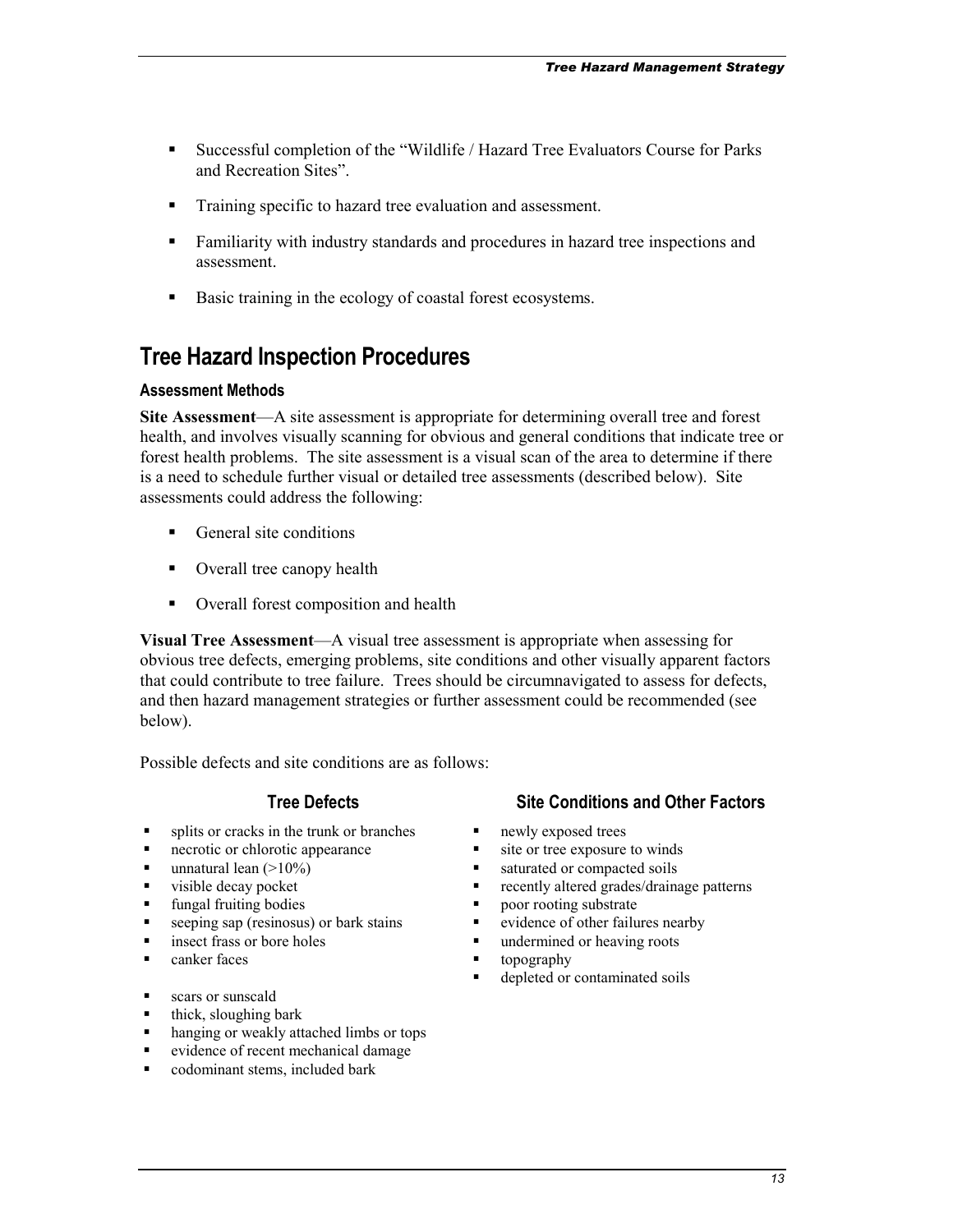**Detailed Tree Assessment**—The purpose of a detailed tree assessment is to follow up on a visual assessment in order to determine the extent of tree defects. Tests and procedures such as the following are often required:

- core sampling  $\blacksquare$
- strength loss calculations
- sounding **-**
- $\blacksquare$  water table/hardpan location (soil pit)  $\blacksquare$
- drilling or resistographing roots or trunk
- root crown excavation and inspection
	- soil compaction tests (penetrometer)
	- **a** aerial inspections (upper trunk and crown)
- sample collection and analysis (fungi, foliage, wood, roots, soil, insects)

Tree hazard inspectors will make judgments as to which natural areas should be inspected, and then employ the following recommended methods of inspection.

#### **1.0 Scheduled Tree Inspections**

Inspections for hazard trees in parks and forests should be scheduled on a recurring basis and as funding permits. Experts agree that regular scheduling is necessary:

"Parks and recreation sites should be inspected for tree hazards on a regular basis," "the frequency of inspection will depend on the level of use/exposure, proximity and type of target and the level of disturbance," and "assessment frequency will be determined on a site by site basis" (Dunster 1-8).

Tree hazard inspections should be prioritized by risk rating for the following:

- -General failure probability of trees within a stand or forest
- History of tree failure at the site
- **Target values**

Scheduled assessments should proceed as follows:

- 1. Delineate the site and area that will be the subject of the tree inspection, and review the site and tree history.
- 2. Identify and value the potential targets at the site.
- 3. Conduct a visual tree assessment to determine tree hazards that can impact the potential targets and cause significant damage.
- 4. If the visual tree assessment, site history information and other factors warrant, conduct a detailed tree assessment to determine the extent of the tree defects.
- 5. Record all trees that require hazard abatement work using the industry standards hazard tree rating system.
- 6. Conduct hazard tree abatement work in a timely, cost effective manner.
- 7. If necessary, schedule further inspections to monitor the site.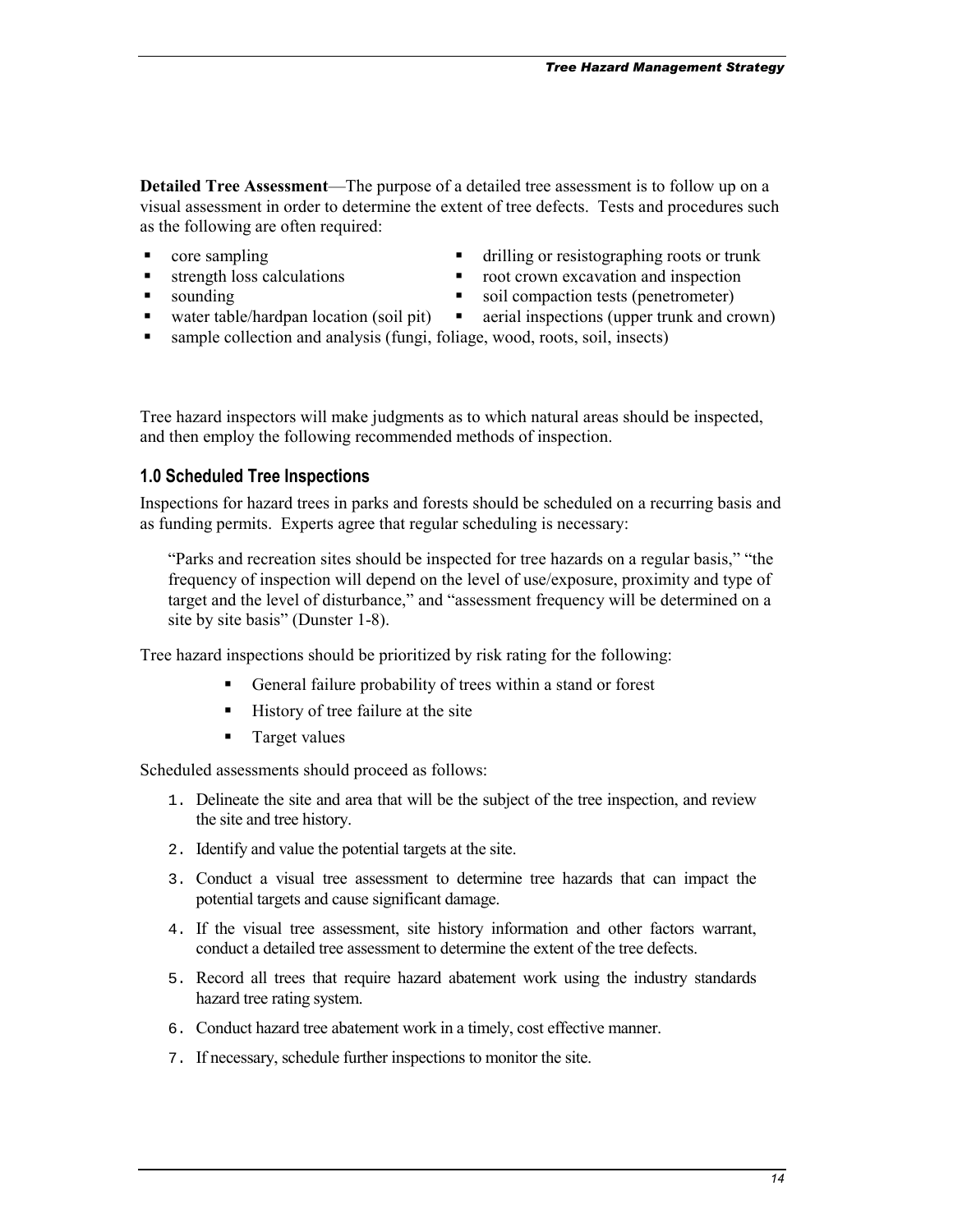## **2.0 Demand Tree Inspections**

Tree hazard inspections requested by internal and external clients will be conducted in a timely manner, and then prioritized according to the reported immediacy of the hazard. Procedures will vary depending on the specific type of request.

### **2.1 Hazard Assessment for Specific Trees Identified by the Requestor**

- 1. Review site and tree history.
- 2. Discuss request with service requester.
- 3. Identify and value the potential targets at the site.
- 4. Conduct a visual tree assessment for the specific trees.
- 5. If the visual tree assessment, site history and other factors warrant, conduct a detailed tree assessment to determine the extent of the tree defects.
- 6. Record all trees that require hazard abatement work using an industry standard hazard tree rating system.
- 7. Conduct hazard tree abatement work in a timely, cost effective manner.
- 8. From the vicinity of the tree assessment site, conduct a site assessment of the remaining trees or forest area. If necessary, schedule a tree inspection for the future and prioritize with other planned scheduled tree inspections.
- 9. If necessary, schedule further inspections to monitor the site.

#### **2.2 Hazard Assessment for Trees in a General Area as Identified by the Requestor**

- 1. Determine the specific area of concern to the requester.
- 2. Review site and tree history.
- 3. Conduct a visual tree assessment to determine tree hazards that can impact the potential targets and cause significant damage.
- 4. If the visual tree assessment, site history information and other factors warrant, conduct a detailed tree assessment to determine the extent of the tree defects.
- 5. Record all trees that require hazard abatement work utilizing an industry standard hazard tree rating system.
- 6. Conduct hazard tree abatement work in a timely, cost effective manner.
- 7. If necessary, schedule further inspections to monitor the site.

## **3.0 Tree Inspections Following Tree Failure**

Following tree failure, an inspection should occur and a decision should be made as to the need for any future scheduled inspections. The following procedure should be followed:

1. Review site history, particularly the history, amount, and reasons for previous tree failure.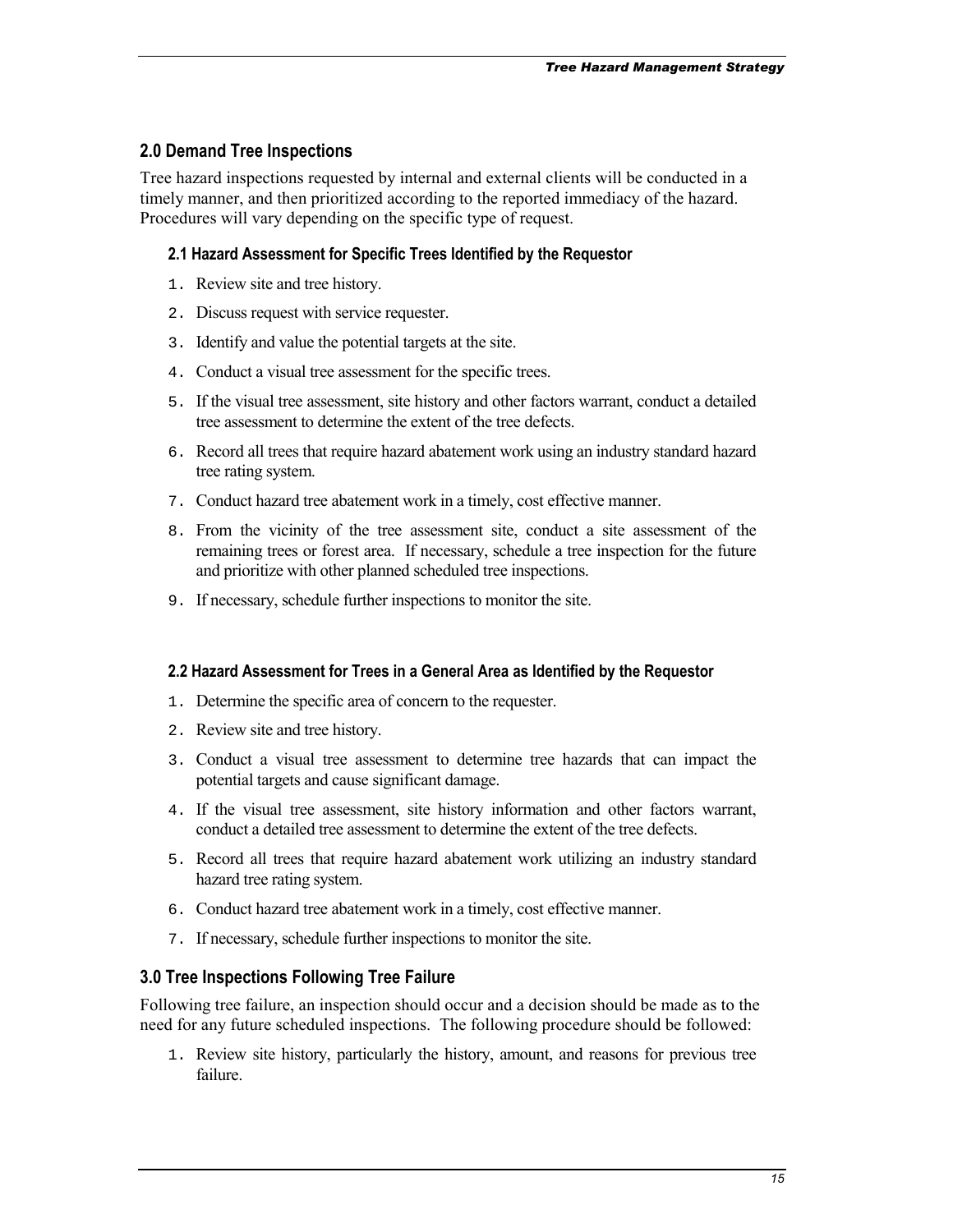- <span id="page-15-0"></span>2. Determine the inspection area, based on site history and significant targets at the site.
- 3. Conduct a site assessment to determine general tree health and site condition.
- 4. If necessary, based on the results of the site scan, conduct a visual tree assessment to determine tree hazards that can impact the potential targets and cause significant damage.
- 5. If the visual tree assessment, site history information and other factors warrant, conduct a detailed tree assessment to determine the extent of the tree defects.
- 6. Record all trees that require hazard abatement work utilizing an industry standard hazard tree rating system.
- 7. Conduct hazard tree abatement work in a timely, cost effective manner.
- 8. If necessary, schedule further inspections to monitor the site.

## **Other Recommended Practices**

### **Failure Pattern Recording, Mapping, and Prediction**

To better understand the causes of tree failures, and to identify specific tree-type vulnerabilities, it is essential to assess failed trees and record the findings in a centralized database. Through the long-term collection of data, a set of trends or patterns should emerge that will enable better prediction of the failure potential of the City's trees.

Notes should be recorded on a formal data collection sheet and should contain the following information.

- date and time of event
- direction of fall
- weather and soil conditions at the time of failure
- dbh -

species

-

- condition of tree and individual parts of tree
- $height$
- any other factors that, in the trained assessors opinion,
	- may have contributed to the failure of the subject tree.

#### **Damage Assessment**

If a tree managed by the Parks Division has failed and has caused damage to persons or property, notes should include explicit details describing the damage that occurred and possible causes. Photographs must be taken as described below.

#### **Photographs**

Photographs should be taken of all trees that:

- -Have failed and caused damages.
- Have failed and not caused damages.
- $\blacksquare$ Are to be retained after a detailed inspection.

When taking photographs of trees, standing or fallen, the following procedures should be employed:

1. Take photos from more than one perspective.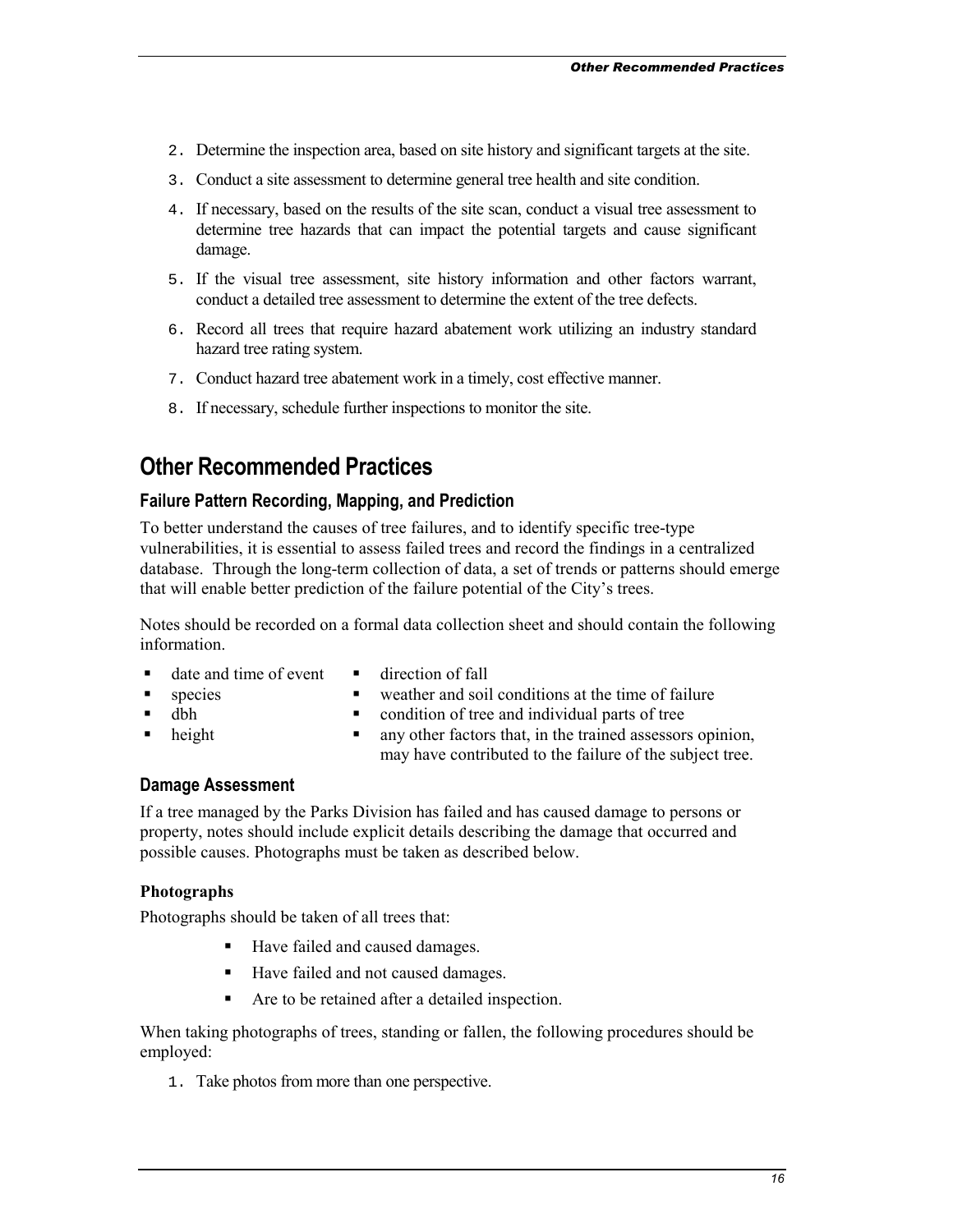- 2. Include objects to aid in determining scale.
- 3. Take detailed photos of the point of failure and any damaged items.
- 4. Record the following:
	- -Date and time of inspection
	- Date and time of incident (if any)
	- -Weather during inspection and during incident
	- -Site location and/or tree location
	- -Observers name
	- -Direction the photographer was facing

### **Resource Identification and Assessment**

Resource information is necessary to schedule tree hazard inspections on a priority basis.

- - **Inventory and map all subject areas**. Identify all subject lands where the Parks Division is responsible for tree management, and generate hardcopy base maps for each of these areas. These maps should be kept in a dedicated book.
- **Assess and classify areas according to forest type and characteristics**. Overview assessments of each subject area should be performed to determine tree/target interfaces, forest types, ages, relative health, and exposure to elements, target types and past histories regarding hazardous trees. These items should be digitally entered into the City's GIS system.
- **Priority rating for tree hazard inspections**. Table 1, below, depicts a sample risk rating system.

The risk rating is the value placed on the risk posed by a forest stand, tree or portion thereof, and considers tree age, condition, forest composition, site conditions, topography, history of the failure at the site, etc.

The target rating is the value placed on the target. A person would have a high target value, a fence a low target value. Target rating also considers the frequency of use of the target: well used trails may be rated as a high target rating whereas low use trails may be rated as medium target rating.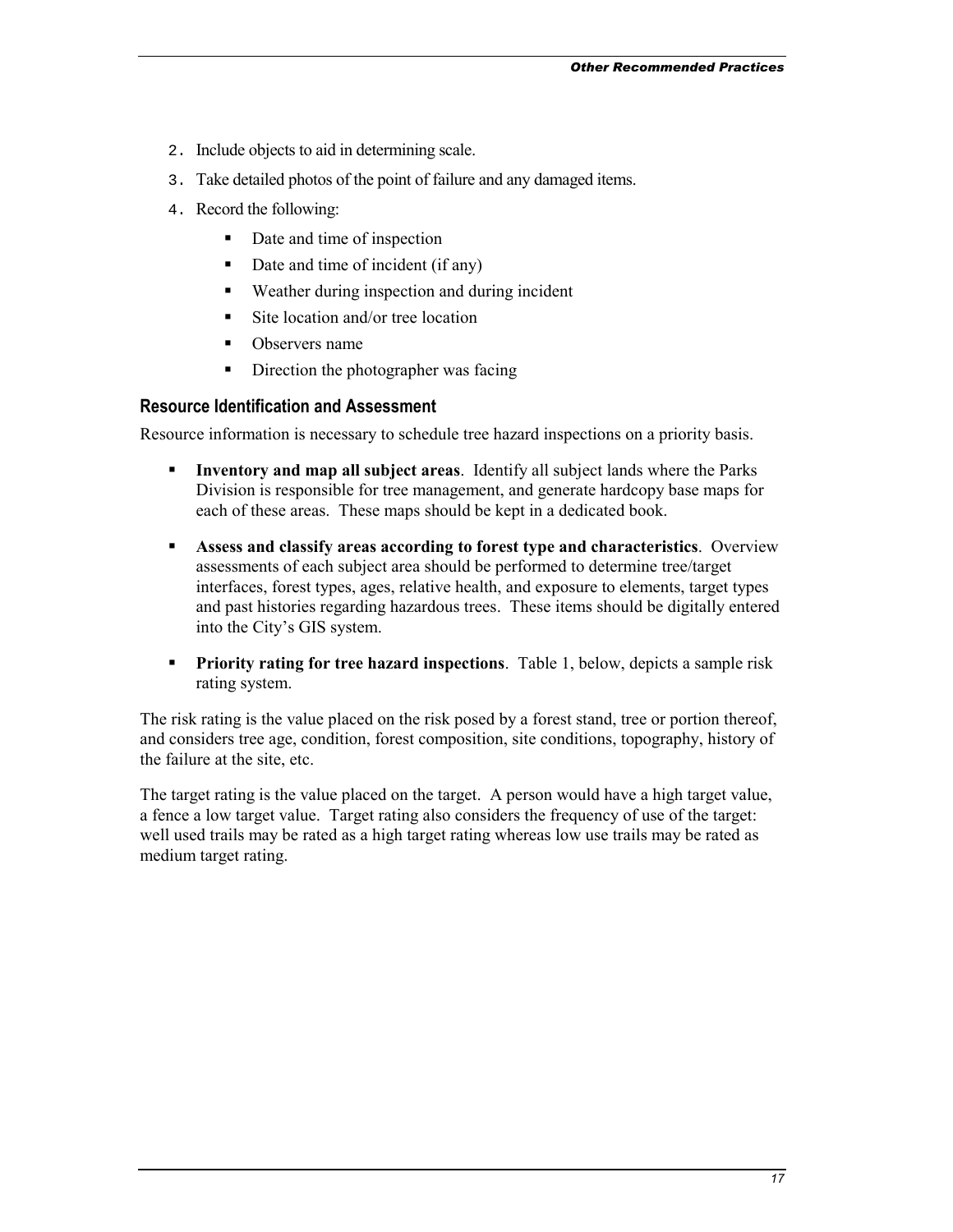Priority hazard ratings exist on a scale of 1 to 5, with 1 the highest and 5 the lowest. Priority 1 areas would be inspected and assessed first, then priority 2, etc.

| <b>Priority Rating</b> | <b>Risk Rating</b> | <b>Target Rating</b> |
|------------------------|--------------------|----------------------|
|                        | high               | High                 |
| 2                      | high               | Medium               |
| 3                      | high               | Low                  |
| 2                      | medium             | High                 |
| 3                      | medium             | Medium               |
|                        | medium             | Low                  |
| 3                      | low                | High                 |
|                        | low                | Medium               |
|                        | low                | Low                  |

Table 1. Sample Risk-Rating System

#### **Formal Tracking System**

A computer based tracking system should be designed and implemented to coincide with the field data sheets to accurately record and manage hazard tree work. Customized database for  $Maximo<sup>TM</sup>$ , MS Access<sup>TM</sup>, Tree Keeper<sup>TM</sup>, or Quantitree<sup>TM</sup> are the recommended choices.